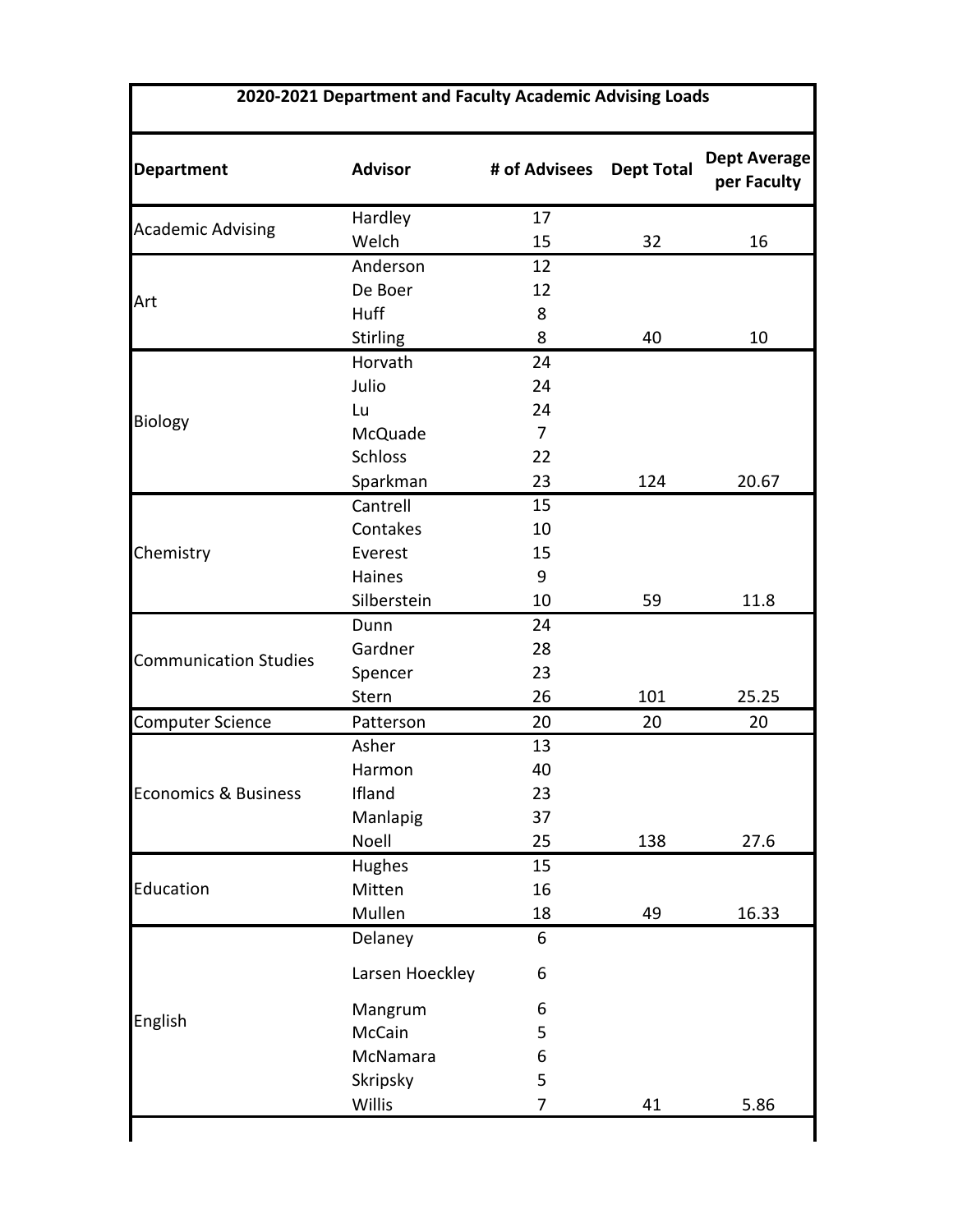| <b>Department</b>        | <b>Advisor</b>  | # of Advisees  | <b>Dept Total</b> | <b>Dept Average</b><br>per Faculty |
|--------------------------|-----------------|----------------|-------------------|------------------------------------|
|                          | Chapman         | 14             |                   |                                    |
|                          | Keaney          | 10             |                   |                                    |
| History                  | Mallampalli     | 1              |                   |                                    |
|                          | Robins          | 13             | 38                | 9.5                                |
|                          | Afman           | 34             |                   |                                    |
|                          | Goodworth       | 14             |                   |                                    |
|                          | Moore, J        | 16             |                   |                                    |
|                          | Nwaokelemeh     | 15             |                   |                                    |
| Kinesiology              | Smelley         | 19             |                   |                                    |
|                          | Toms            | 15             |                   |                                    |
|                          | Van Haitsma     | 23             |                   |                                    |
|                          | Wolf            | 20             | 156               | 19.5                               |
|                          | Cardoso         | 5              |                   |                                    |
| Modern Languages         | Docter          | 4              |                   |                                    |
|                          | Elias           | $\overline{7}$ | 16                | 5.33                               |
|                          | Aboud           | 6              |                   |                                    |
| Mathematics              | Howell          | 17             |                   |                                    |
|                          | Hunter, D       | 6              |                   |                                    |
|                          | van der Walt    | 17             | 46                | 11.5                               |
| <b>Music</b>             | <b>Brothers</b> | 4              |                   |                                    |
|                          | <b>Butler</b>   | 5              |                   |                                    |
|                          | Gee             | $\overline{2}$ |                   |                                    |
|                          | Hodson          | 5              |                   |                                    |
|                          | Kim             | $\overline{4}$ |                   |                                    |
|                          | Shasberger      | 7              | 27                | 4.5                                |
| Philosophy               | Nelson, M       | 8              |                   |                                    |
|                          | Song, E         | 6              |                   |                                    |
|                          | Taylor          | 7              |                   |                                    |
|                          | Vander Laan     | 6              | 27                | 6.75                               |
| Physics                  | Haring-Kaye     | 24             |                   |                                    |
|                          | Jensen          | 7              |                   |                                    |
|                          | Sommermann      | 26             | 57                | 19                                 |
| <b>Political Science</b> | <b>Bryant</b>   | 26             |                   |                                    |
|                          | Covington       | 22             |                   |                                    |
|                          | Knecht          | 17             | 65                | 21.67                              |
| Psychology               | Gurney          | 23             |                   |                                    |
|                          | Rogers          | 28             |                   |                                    |
|                          | Saad            | 21             |                   |                                    |
|                          | See             | 28             | 100               | 25                                 |